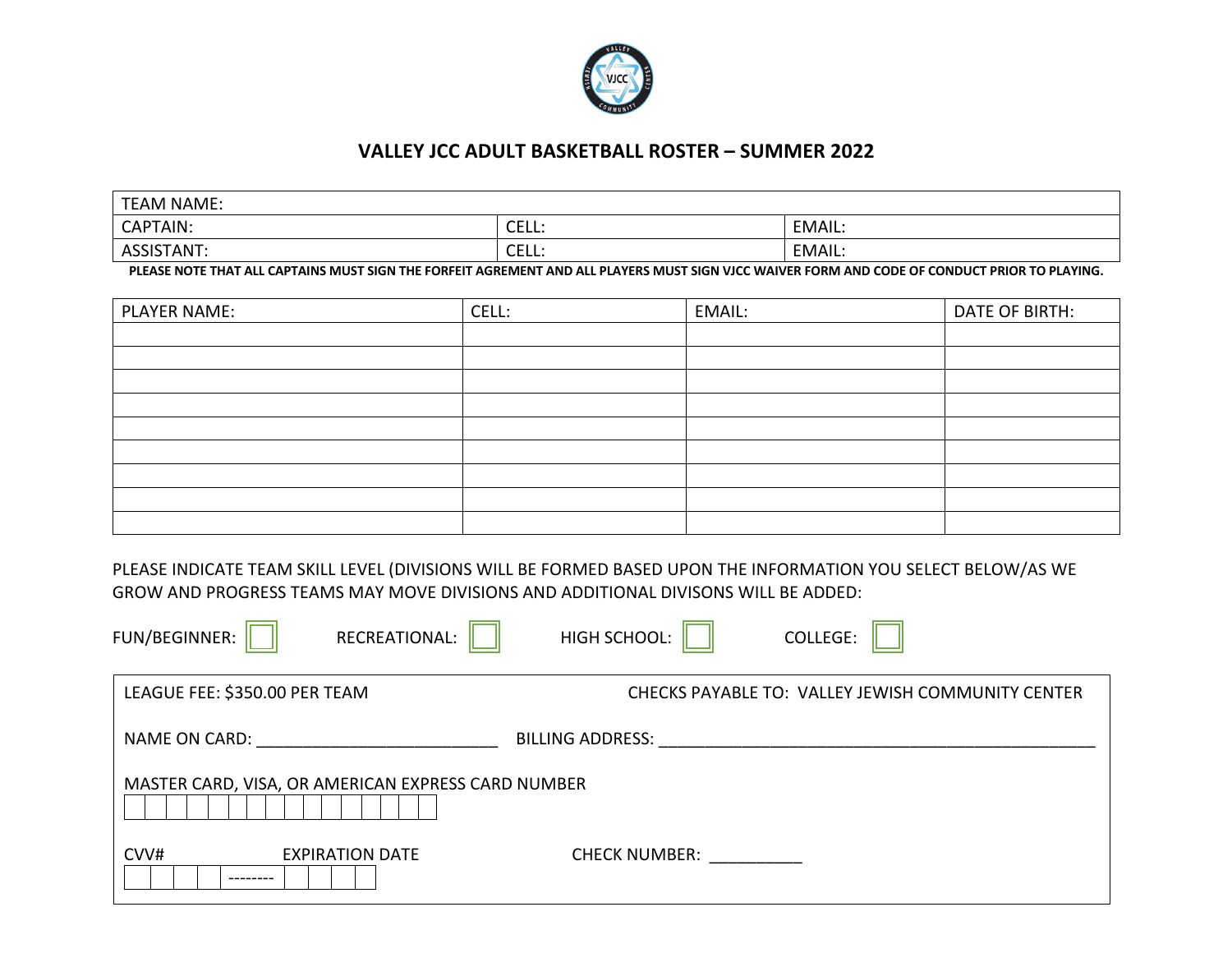

#### **VALLEY JCC ADULT BASKETBALL AGREEMENT, WAIVER AND RELEASE**

| <b>TEAM NAME:</b> |                     |        |
|-------------------|---------------------|--------|
| CAPTAIN:          | ∩⊏เ<br>◡––––        | EMAIL. |
| ASSISTANT:        | <b>CEI</b><br>◡∟∟∟. | EMAIL. |

#### **PLEASE NOTE THAT ALL PLAYERS MUST SIGN VJCC WAIVER FORM AND RULES/CODE OF CONDUCT PRIOR TO PLAYING**

In consideration for being permitted by Valley Jewish Community Center (VJCC) to participate in any and all of their activity/program offerings, I hereby waive, release, and discharge any and all claims for damages for personal injury, death, or property damage which I may have, or which may here after accrue to me, as a result of participation in said activities. This release is intended to discharge in advance VJCC (including their officers, employees, volunteers, and agents) from any and all liability arising out of or connected in any way with my participation in said activities, even though that liability may arise out of active or passive negligence or carelessness on the part of the persons or entity mentioned above. It is further agreed that this waiver, release, and assumption of risk is to be binding on my heirs, administrators, executors, and assigns, and that I shall indemnify and to hold the above persons or entity (including their officers, employees, volunteers, and agents) free and harmless from any loss, liability, damage, cost, or expense which may arise out of or is connected in any way with my participation in VJCC activities/programs. Additionally, I fully understand that my participation in the VJCC activity/program offering exposes me to risk of personal injury, death, communicable diseases, illnesses, viruses, and/or property damage. I hereby acknowledge that I am voluntarily participating in the VJCC activity/program offering and agree to assume any such risk.

PARENT/GUARDIAN CONSENT (To be completed/signed if participant is under 18 years of age): I hereby consent that activity/program participant named, and I hereby execute the above Agreement, Waiver, and Release on his/her behalf. I state that said minor(s) are physically able to participate in VJCC activity/program offerings. I hereby agree to indemnify and hold the VJCC and persons mentioned above ((including their officers, employees, volunteers, and agents) free and harmless from any loss, liability, damage, cost, or expense which may arise out of or is connected in any way with said minor(s) participation in VJCC activity/program offering.

I understand VJCC retains the right to use photos taken during activities for publicity or promotional purposes and hereby grant VJCC permission.

I understand that VJCC has a code of conduct and agree to abide by its conditions.

I HAVE CAREFULLY READ THIS AGREEMENT, WAIVER, AND RELEASE AND FULLY UNDERSTAND ITS CONTENTS. I AM AWARE THAT THIS IS A RELEASE OF LIABILITY AND A CONTRACT BETWEEN MYSELF AND THE VJCC AND I SIGN IT OF MY FREE WILL.

| <b>PLAYER NAME (PRINT):</b> | <b>PLAYER SIGNATURE or</b>          | <b>DATE SIGNED:</b> | <b>PLAYER DATE</b> |
|-----------------------------|-------------------------------------|---------------------|--------------------|
|                             | PARENT/GUARDIAN NAME AND SIGNATURE: |                     | OF BIRTH:          |
|                             |                                     |                     |                    |
|                             |                                     |                     |                    |
|                             |                                     |                     |                    |
|                             |                                     |                     |                    |
|                             |                                     |                     |                    |
|                             |                                     |                     |                    |
|                             |                                     |                     |                    |
|                             |                                     |                     |                    |
|                             |                                     |                     |                    |
|                             |                                     |                     |                    |
|                             |                                     |                     |                    |
|                             |                                     |                     |                    |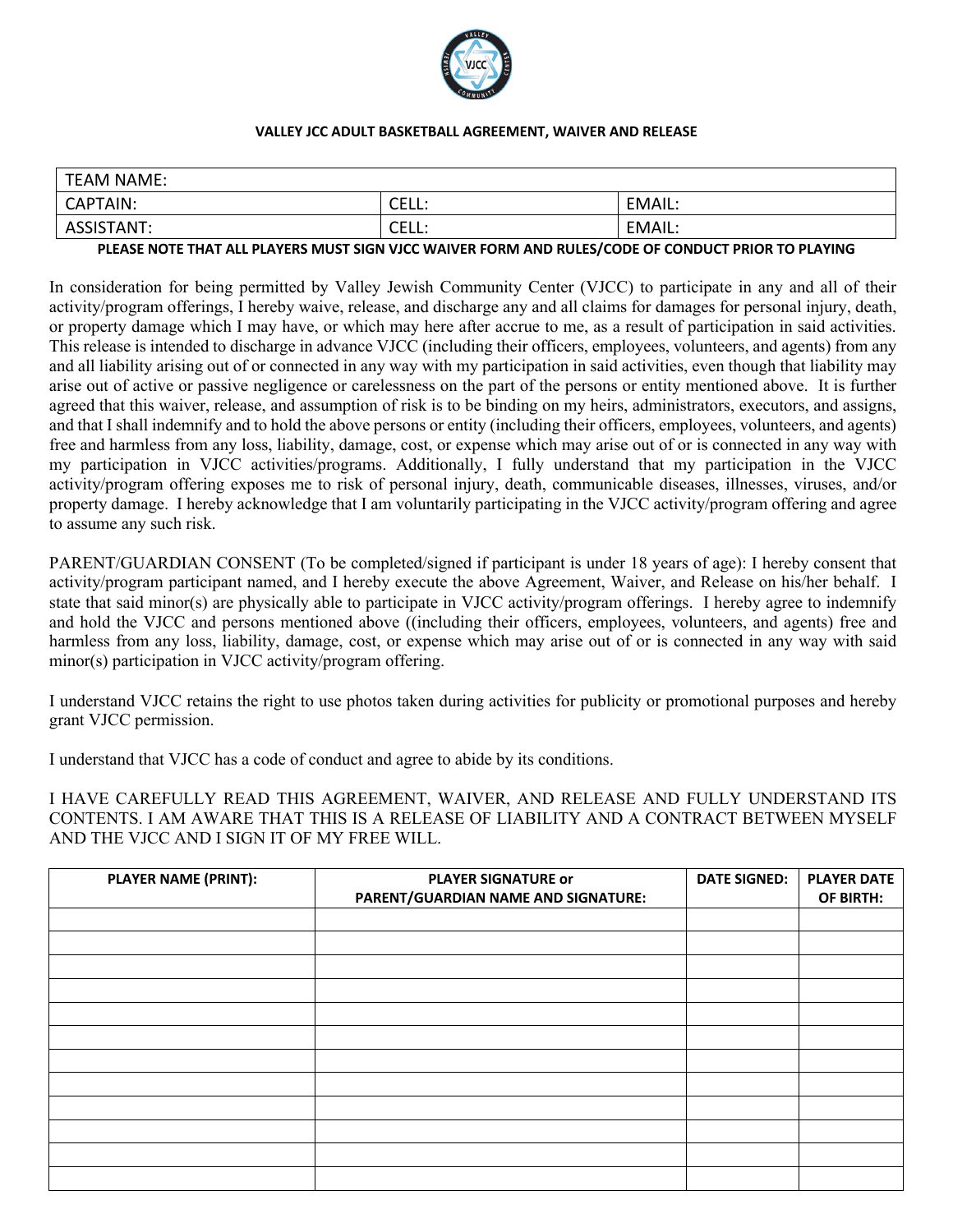

#### **VALLEY JCC ADULT BASKETBALL RULES/CODE OF CONDUCT**

| <b>TEAM NAME:</b>              |              |        |
|--------------------------------|--------------|--------|
| CAPTAIN:                       | CEL.<br>こににに | EMAIL: |
| <b>ISTANT:</b><br><b>ASSIS</b> | CEL.<br>こににに | EMAIL: |

### **PLEASE NOTE THAT ALL PLAYERS MUST SIGN VJCC WAIVER FORM AND RULES/CODE OF CONDUCT PRIOR TO PLAYING**

The CIF Rule Book governs all play except for modifications made by Valley Jewish Community Center (VJCC) (listed below)

1. A minimum of four (4) players must be present to start the game.

2. Each team is required to bring \$40.00 in cash to each game for the official's fees.

3. Game time is "forfeit time". If the minimum number of players is not present, or if the required official fees have not been paid, the game will be forfeited.

4. All teams are required to have matching uniforms and numbers. NO duplicate numbers. One team technical foul will be issued for any these violations.

5. Each game will feature four 8-minute quarters. The clock will stop on all whistles in the last minute of each quarter. In the 4<sup>th</sup> quarter, the clock will stop on all whistles and made baskets in the last minute if the point differential is less than 10 points. This also applies to overtime which is an extension of the  $4<sup>th</sup>$  quarter.

6. Each team is allowed four 30 second time-outs per game. Only three-time outs may be carried over to the second half. In the last minute of the second and fourth quarter, the ball may advance to half court on a time out.

7. Time outs do not carry over into overtime, each team will have one 30 second time out in overtime and may advance the ball to half court.

8. Overtime is the first team to 4 points during the regular season and two minutes in the playoffs.

9. To be eligible for post-season play, a player must appear in three (3) regular season games.

10. Players are disqualified from a game upon receiving a 6th personal foul, a second technical foul, or a flagrant one foul.

11. Players may play on multiple teams on the same night if they are in different divisions.

12. Only players and up to two team representatives may sit on the player's bench.

13. VJCC will not tolerate unsportsmanlike behavior or negative remarks / gestures towards the opposing team or to the

officials. Spectators are subject to having a technical foul called on their team by an official for negative comments.

14. Sportsmanship is a high priority in the VJCC Adult League. Any player, coach, or spectator who is ejected for any reason is automatically suspended from the next scheduled game and may not participate in any manner. Anyone ejected for a second time is automatically suspended until they meet with the League Director and is authorized by the Director to return. The League Director has the authorization to permanently suspend any player, coach, or spectator.

15. Any player, coach, or spectator ejected specifically due to fighting or incidents involving violence are automatically suspended from all VJCC Basketball League games (including as a spectator) and may not return unless authorized by the League Director. 16. No Food or drinks (except water) are permitted inside the gyms. Tobacco/Alcohol use of any kind is strictly prohibited at any and all facilities.

17. The League Director has all final authority on matters regarding League operations and all decisions are final.

I have read and agree to follow the Valley Jewish Community Center Rules/Code of Conduct as part of my participation in the Adult Basketball League.

| Ğ<br><b>PLAYER NAME (PRINT):</b> | <b>PLAYER SIGNATURE or</b><br>PARENT/GUARDIAN NAME AND SIGNATURE: | <b>DATE</b><br>SIGNED: | <b>PLAYER DATE</b><br>OF BIRTH: |
|----------------------------------|-------------------------------------------------------------------|------------------------|---------------------------------|
|                                  |                                                                   |                        |                                 |
|                                  |                                                                   |                        |                                 |
|                                  |                                                                   |                        |                                 |
|                                  |                                                                   |                        |                                 |
|                                  |                                                                   |                        |                                 |
|                                  |                                                                   |                        |                                 |
|                                  |                                                                   |                        |                                 |
|                                  |                                                                   |                        |                                 |
|                                  |                                                                   |                        |                                 |
|                                  |                                                                   |                        |                                 |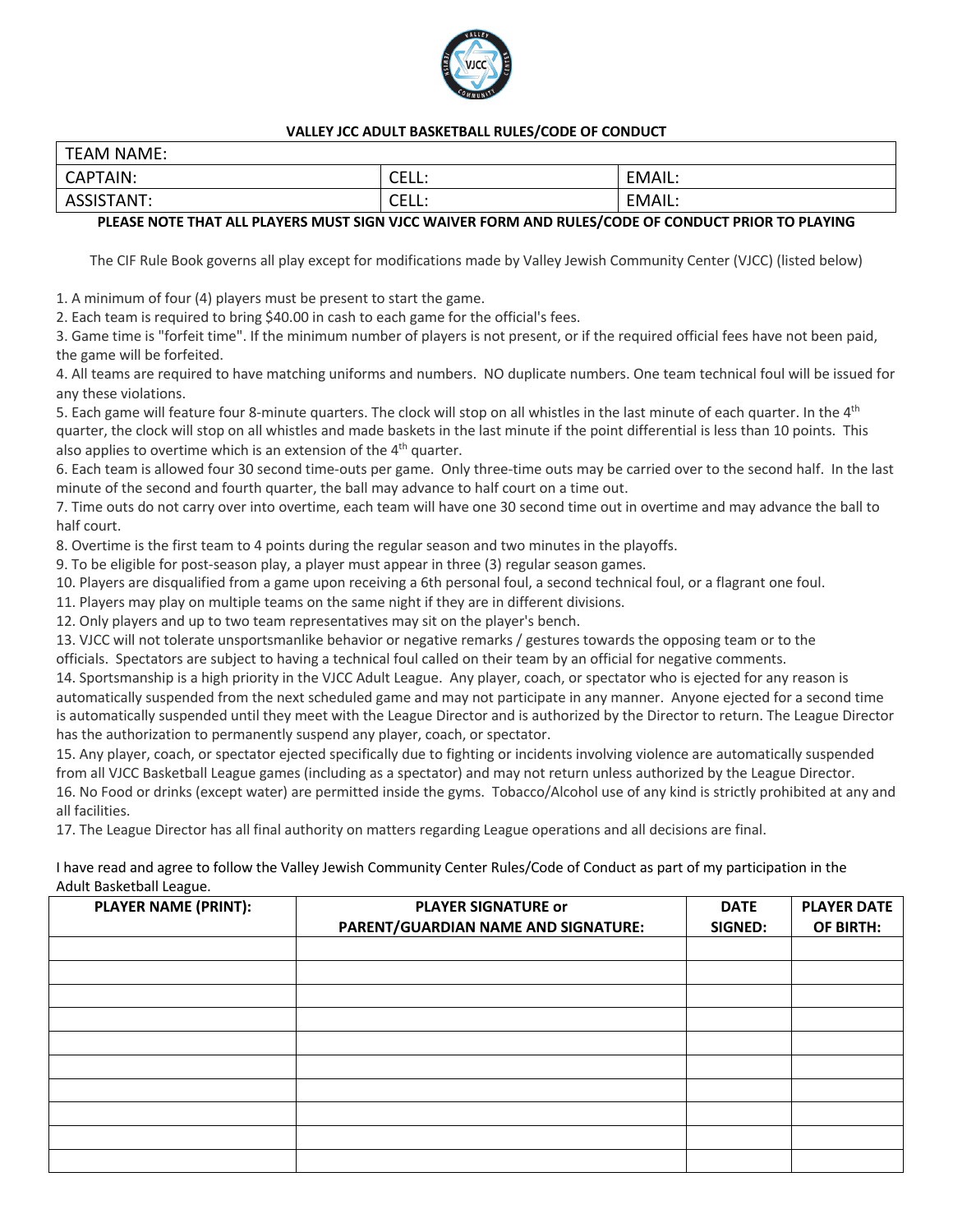### Exhibit "B"

# **WAIVER OF LIABILITY AGREEMENT FOR USE OF**

## **DE TOLEDO HIGH SCHOOL FACILITIES**

In consideration of the right to participate in *WVJCC activities* ("Activity") at de Toledo High School's ("School") campus, the location for this activity at the School is described<br>as follows: *School gymnasium & other assigned areas* ("Campus Facilities"), for as follows:  $School \gamma{}$ *gymnasium & other assigned areas* my own personal activities and/or for the activities of the minor/child(ren) named below ("Child"), I, the same of the following:  $\alpha$ , do hereby agree to the following:

- 1. Compliance with School Rules and Regulations: I have read all School Rules and Regulations at the end of this document relating to use of the School's facilities and I agree that I and/or my Child agree to abide by them. The School will terminate access to anyone violating any rules or regulations regarding the use of Campus Facilities.
- 2. Voluntary Use: I understand that use of the Campus Facilities by my Child and/or myself is strictly voluntary.

## 3. Assumption of Risk:

- I acknowledge and agree that participation in the Activity includes physical or social activity or exertions, contact sports, the use of specialized equipment, specialized facilities or includes potentially dangerous situations that may involve many risks of injury. I understand that such risks include, but are not limited to: death; serious neck and spinal injuries which may result in complete or partial paralysis or brain damage; serious injury to internal organs; serious injury to bones, joints, ligaments, muscles, tendons, and other skeletal components; serious injury or impairment to other aspects of the body, general health, and well-being. I understand that such risks also include, but are not limited to, serious impairment of my future ability to earn a living, to engage in business, social and recreational activities, and generally to enjoy life. I also understand the emotional risks involved as well as the emotional risks connected to any physical injury that may result, e.g., stress, tension or depression. Moreover, I understand that because the Activity may be dangerous I should seek professional medical advice before my participation.
- COVID-19: The School cannot guarantee, warrant, or protect you and/or your Child from contracting the COVID-19 infection or related illness through use of the Campus Facilities. Moreover, it is possible for you and/or your Child who uses the Campus Facilities to potentially infect others, including family members, who may be at high risk for severe illness due to COVID-19. Additionally, there may be risks that cannot be determined until more information is known about the severe acute respiratory syndrome coronavirus 2 (SARS-CoV-2) and COVID-19. I understand that SARS-CoV-2, the virus that causes COVID-19 is highly infectious, and thought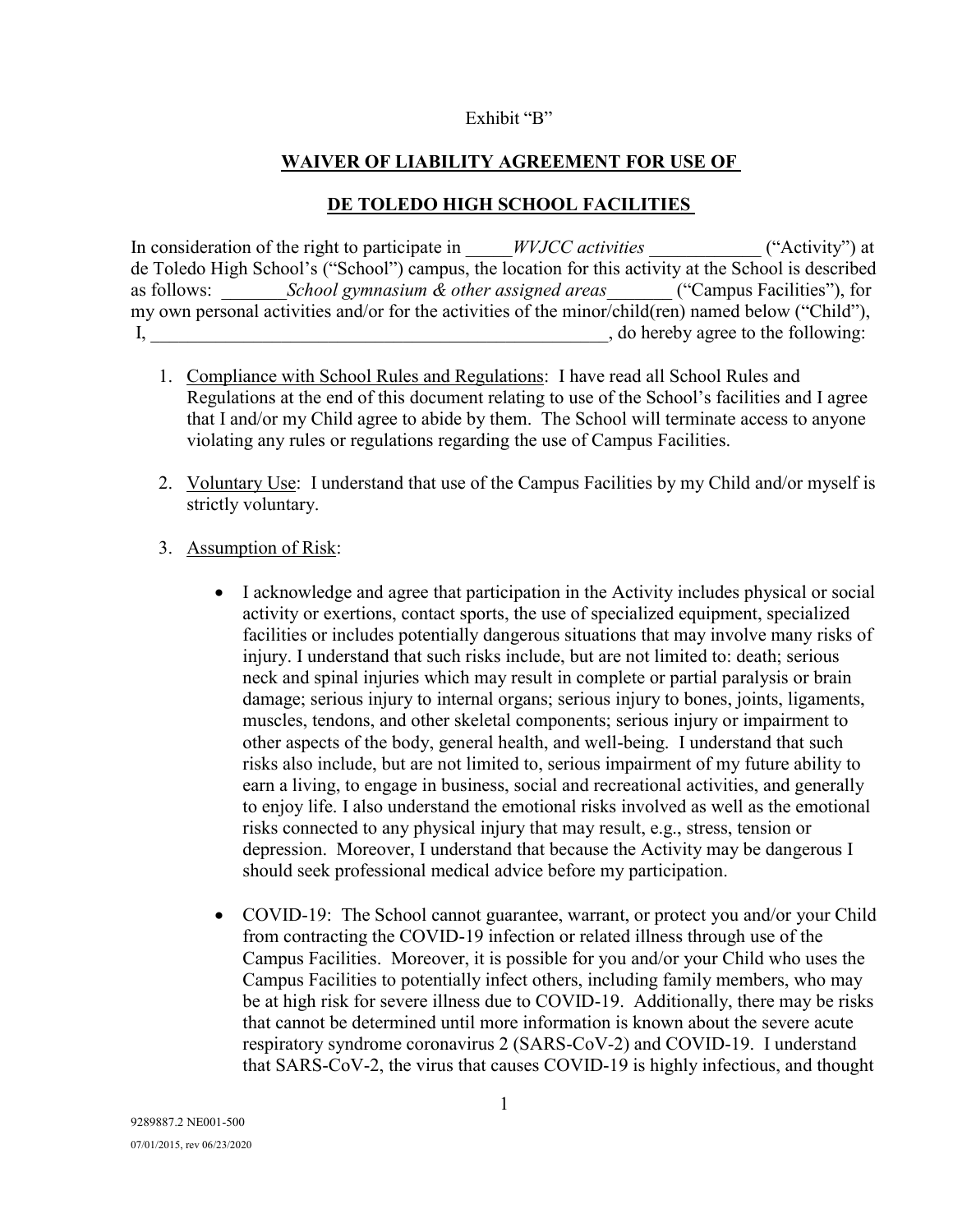to spread mainly from person to person through respiratory droplets produced when an infected person coughs or sneezes or by touching a surface or object that has the virus on it and that persons infected with COVID-19 may spread the virus when they are not showing any symptoms, which makes it more difficult to control the spread of COVID-19. I also understand that use of the Campus Facilities may increase participant's risk of exposure to COVID-19 and my and/or my Child's risk of contracting COVID-19 and transmitting COVID-19 to family members and others. I further understand that COVID-19 is associated with a serious and potentially deadly condition called Multisystem Inflammatory Syndrome in Children (MIS-C).

A link to current CDC information regarding COVID-19 can be found here: https://www.cdc.gov/coronavirus/2019-ncov/index.html. A link to local Los Angeles County health information about COVID-19 can be found here: http://publichealth.lacounty.gov/acd/ncorona2019/.

It is my responsibility to review this information and determine the risks for me and/or my Child. I understand that there is currently no vaccine to prevent COVID-19, and public health officials from the CDC, the state of California, and Los Angeles County maintain that the best way to prevent contracting COVID-19 is by avoiding exposure to the virus, including by maintaining a physical distance of at least six (6) feet from others, and avoiding gathering in groups. I also understand that in using the Campus facilities. I and/or my Child may be gathering in a group and may be unable to maintain a physical distance of at least six (6) feet from others at all times.

- 4. Voluntary Release: I, on my own behalf and on behalf of my Child, successors, heirs, and assigns, voluntarily release, discharge, waive and relinquish School, its officers, trustees, directors, employees, volunteers, insurers, agents and representatives (collectively "the Released Parties" or individually "Released Party") from any and all claims, demands and liabilities that arise out of, or relate to, my Child's and/or my use of the Campus Facilities, including but not limited to, claims for bodily injury, personal injury, illness (including COVID-19), emotional distress, property damage or wrongful death, except to the extent caused by the gross negligence or intentional misconduct of such Released Party. It is the intent of this Agreement to relieve the Released Parties from negligence to the greatest extent permitted by law.
- 5. Indemnification/Hold Harmless:To the fullest extent provided by law, I, on my own behalf and on behalf of my Child, successors, heirs, and assigns, agree to defend, indemnify, and hold harmless the Released Parties from, any and all claims, demands, liabilities, actions, suits, procedures, costs (including attorney's fees), expenses, damages and liabilities arising out of my Child's and/or my actions during use of the Campus Facilities.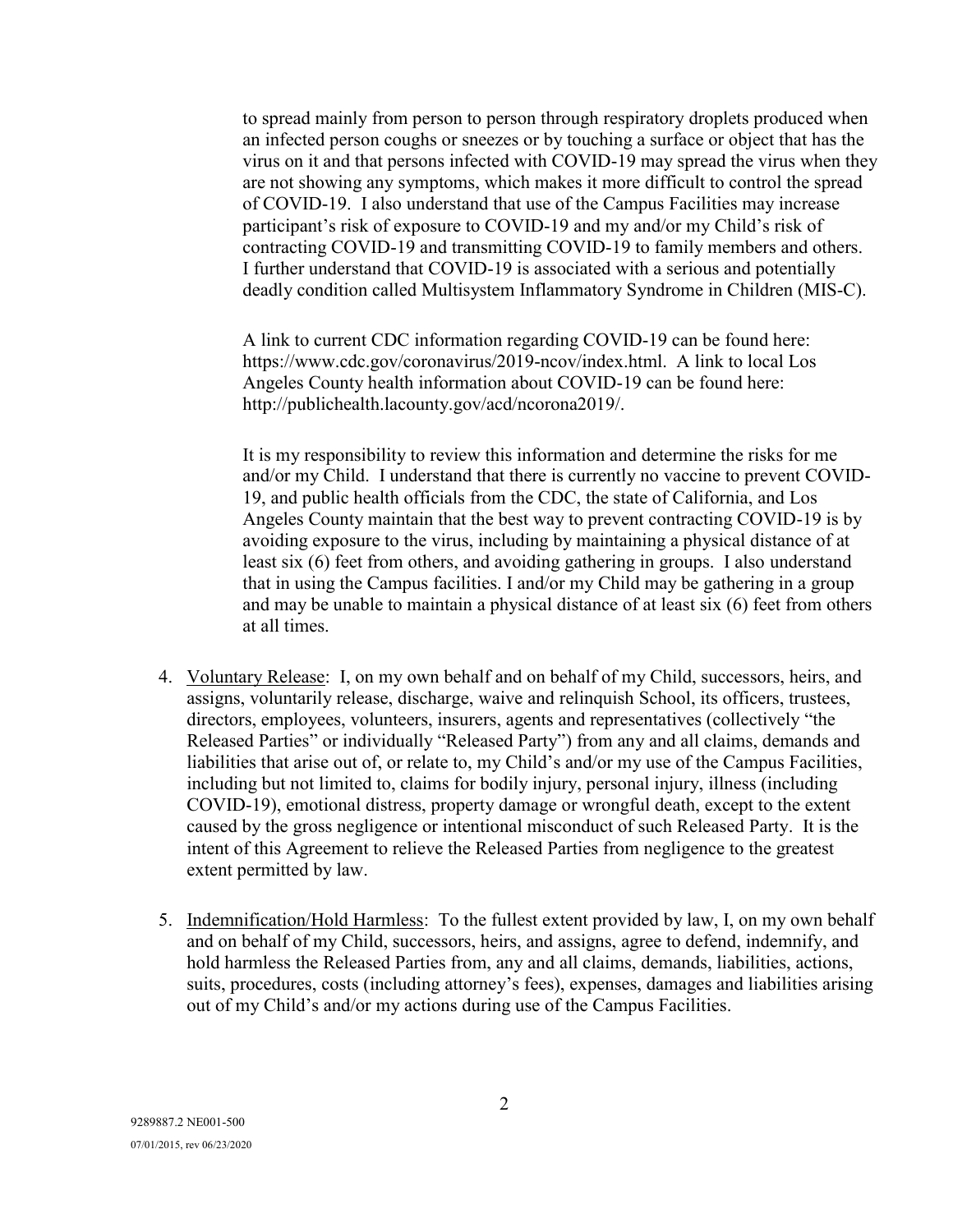- 6. Entire Agreement: This Agreement constitutes a single, integrated contract expressing the entire Agreement of the parties with regard to the subject matter addressed in this Agreement. There are no other agreements, written or oral, express or implied, between the parties concerning the subject matter of this Agreement.
- 7. Severability: I expressly agree that this Agreement is intended to be as broad and inclusive as is permitted by the law of the State of California and that if any portion thereof is held invalid, it is agreed that the balance shall, notwithstanding, continue in full legal force and effect.
- 8. Acknowledgement of Understanding: I have read this Agreement, fully understand its terms, and understand that I, and my successors, heirs and assigns, am/are giving up substantial rights. I acknowledge that I have the power and authority to bind my successors, heirs and assigns. I acknowledge that I am signing the Agreement freely and voluntarily, and intend my signature to be a complete and unconditional release of all liability to the greatest extent allowed by law.

| <b>Signature</b>    | <b>Date</b> |
|---------------------|-------------|
|                     |             |
|                     |             |
| <b>Print Name</b>   |             |
|                     |             |
|                     |             |
|                     |             |
| IF APPLICABLE:      |             |
|                     |             |
|                     |             |
| Name of Minor/Child |             |
|                     |             |
|                     |             |
| Name of Minor/Child |             |
|                     |             |
|                     |             |
| Name of Minor/Child |             |
|                     |             |

My signature below represents that I have supervision of the Child(ren) listed above and have the authority to sign this Agreement on Child(ren)'s behalf.

Signature Date

Print Name